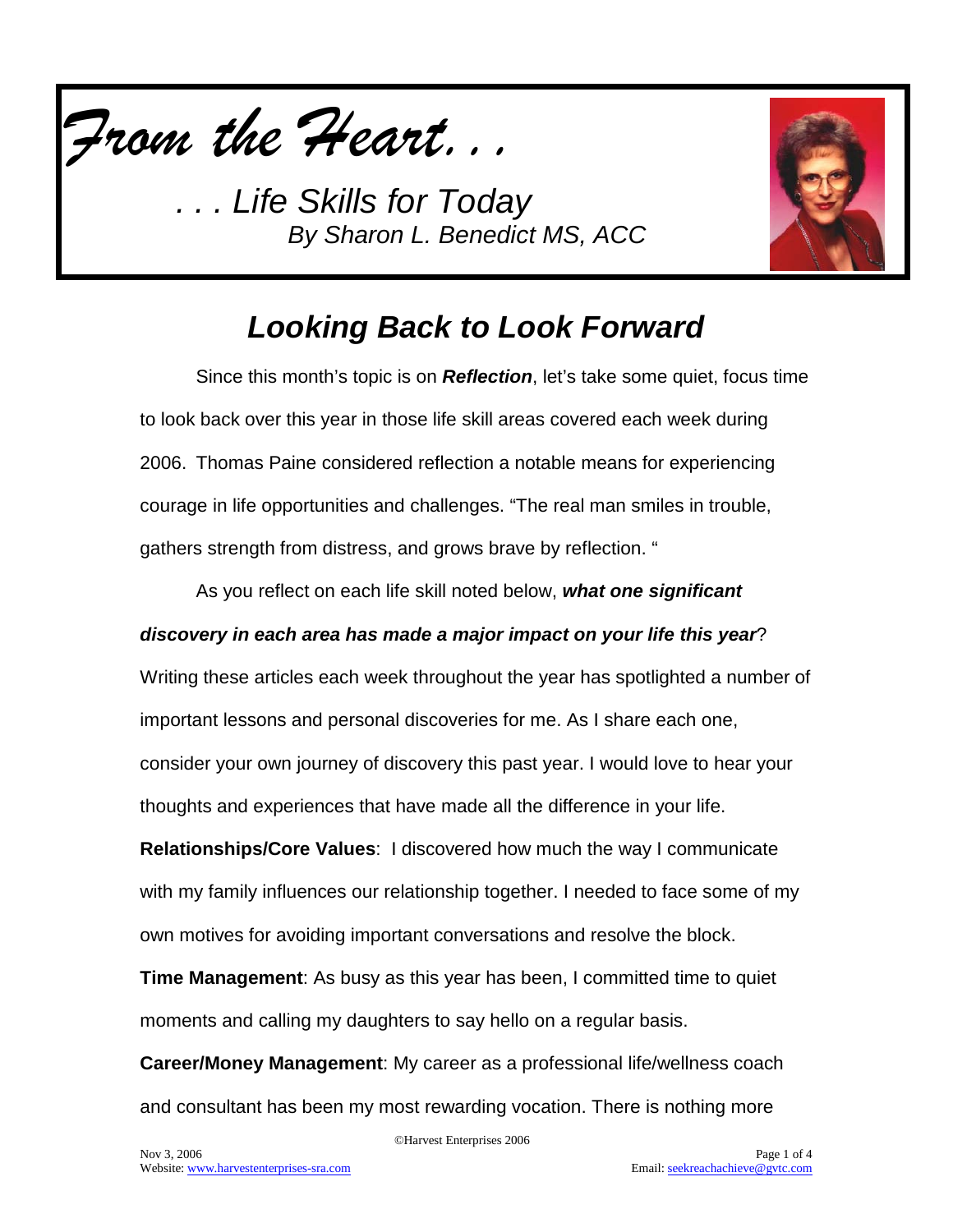rewarding than helping others achieve their own life goals in everyday responsibilities. In addition, being self-employed has required a much more diligent and strategic money management routine.

**Recordkeeping**: Over the years of utilizing recordkeeping software, such as Quicken, I have seen how keeping thorough and accurate records have not only supported essential integrity in my life, but also has given me a greater sense of security and peace—knowing I am doing all I can to wisely manage finances with my core values and life goals.

**Housekeeping**: This life skill area was never on the top of my priority or fun list ever. Yet, in the past couple years as I started to simplify my cleaning and organizing routines, I started to enjoy having a more orderly and clean house. I actually do the cleaning with a much better attitude. I guess it is particularly positive when doing the dishes since my husband, John, now does 90% of the cooking after retiring. How nice!

**Home/Vehicle/Possessions**: Simplify, Simplify…this word has become my mantra for a happy life. Possessions are always fun to buy and not so much fun to care for. So, as the years have passed, reducing the inventory has become a significant boon to my clutter-free life. That's doesn't mean clutter doesn't show up once in a while. Yet, now I keep ahead of it much more than I used to. So, now when friends and family visit, it's a simple routine I share with John.

**Family Healthcare/Wellness**: When remembering the years regaining my health and wellness, I am forever grateful for my family, friends, those who prayed for me throughout all the years, and the conventional and integrative healthcare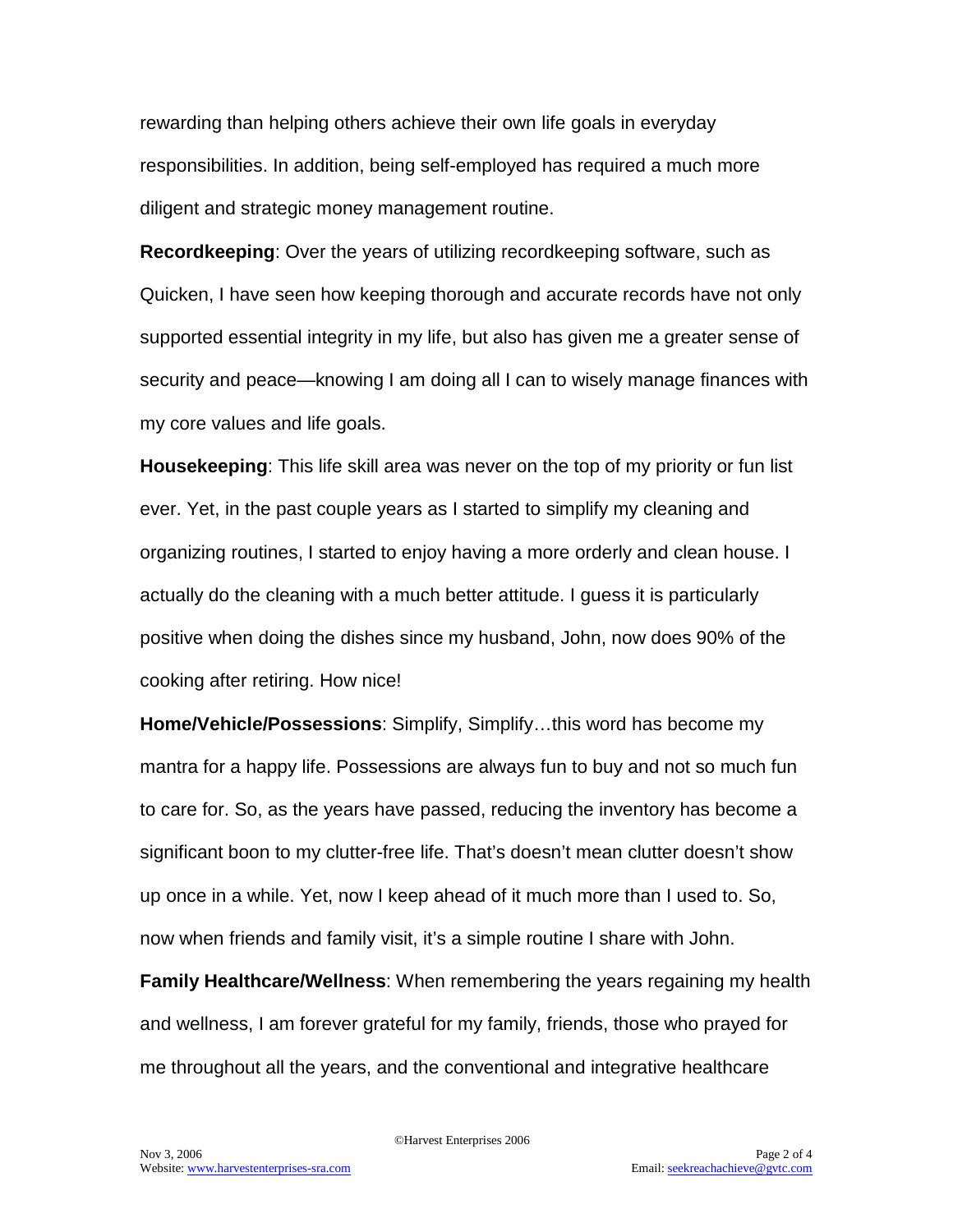practitioners who journeyed with me back to wholeness. Navigating through the hallowed halls of conventional and alternative medicine was a challenging adventure all along the way. I learned I was center stage to every choice and decision I needed to make. Counsel and advice was wonderful and essential, but the choice to act was still mine. I grew up in many ways during those years. **Meals**: I love food like everyone else! Food for me in my early years was always centered around pastries, Big Mac, lots of cheese, and Neapolitan ice cream. So, healthy meals were not my forte. Things started to really change with my journey back to wholeness. The menu definitely shifted to whole balanced foods, a full variety of herbs and spices, low fat/low sodium/low sugar meal planning. With a lot of experimentation and great healthy cookbooks, and classes, I learned the basics. But what is so fantastic is my husband became a gourmet cook and loved every experiment he concocted. Even his presentation was worthy of any gourmet chef's criteria. This year I have begun to learn from my expert husband as I move beyond the basics to improve my taste cuisine with learning how to use herbs and spices with each meal.

**Childcare**: Since becoming a grandmother in the past two years, my parenting memories and skills have resurfaced big-time. Although, my grandparenting skills still need more practice; and I'll be getting that very soon with my daughter moving back to Texas for awhile. Hooray!!

**Recreation/Entertainment**: I learned this year that I am not very spontaneous when it comes to having fun as well as planning for fun. Yet, I'll have a lot of opportunity soon with my daughter and grandson living with us. I will definitely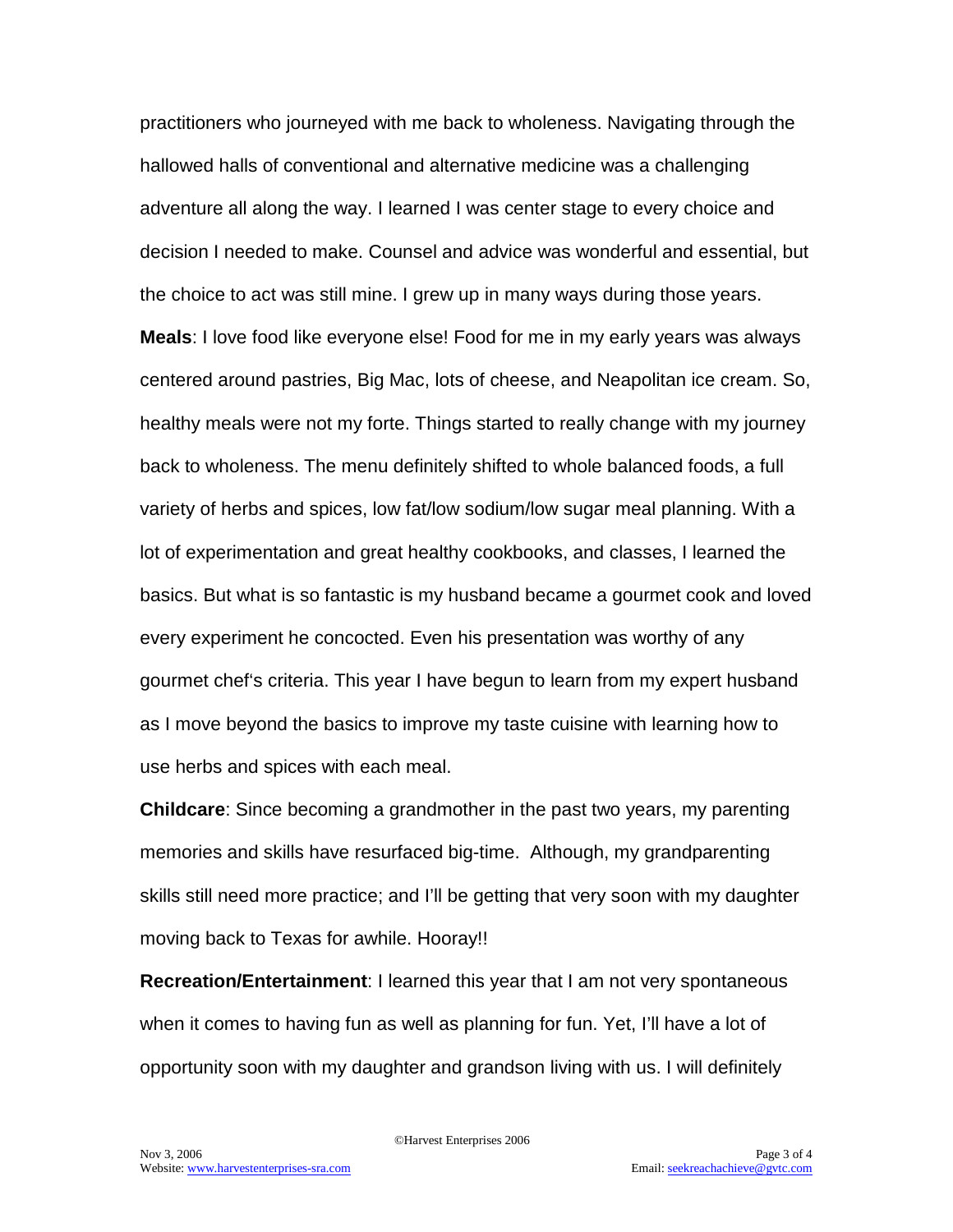need to do some planning to make sure fun is a regular part of our week routine together. If anyone has some ideas they want to share, just pass them to me anytime. My grandson is eighteen months old right now.

As you look back in order to look forward in your life, remember to count your blessings. As Og Mandino, one of America's memorable motivational authors, "Once you realize how valuable you are and how much you have going for you, the smiles will return, the sun will break out, the music will play, and you will finally be able to move forward the life that God intended for you with grace, strength, courage, and confidence."

--

*Sharon L. Benedict, MS, ACC, is a certified life wellness coach-consultant, specializing in life skills, wellness, and creative arts development for individuals, businesses and organizations. She welcomes your questions and comments and can be contacted at [seekreachachieve@gvtc.com.](mailto:seekreachachieve@gvtc.com)*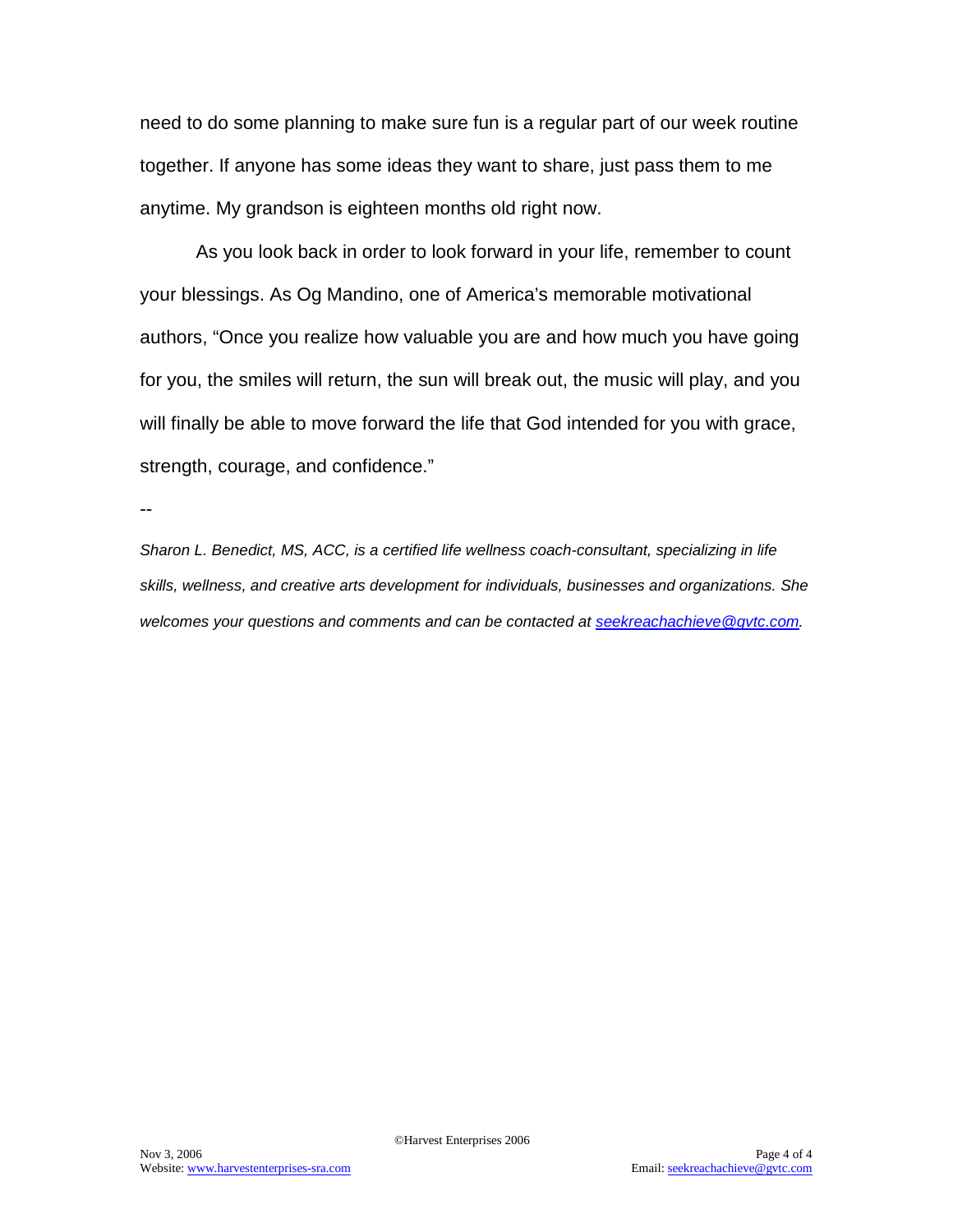*From the Heart...*

*. . . Life Skills for Today By Sharon L. Benedict MS, ACC*



# *Saying Thank You*

With Thanksgiving just around the corner, what better way to reflect on our blessings than to look ahead to how we can share them with others. Robert Louis Stevenson offered this sage advice, "Don't judge each day by the harvest you reap but by the seeds that you plant." This is the month to not only reflect but look at ways you can say thank you.

Last issue, I spotlighted a number of important lessons and personal discoveries for myself this year—from relationships/core values to my use of time, money, career, recordkeeping, housekeeping, possessions, health, meals, childcare, and recreation. I also asked that you consider your own journey of discovery in each of these life skill areas.

Now it's time to think about those people who have made all the difference in your life. How would you like to say thank you within the next two months? You will be amazed at how just saying thank you can change a person's life. There is nothing more important than to be accepted, safe, and significant in one's life. Your thank you can make all the difference for someone needing just a kind word or deed to lift them into hope, safety, and personal value as a human being—a life forever changed. You'll never be the same either. Bet on it!

©Harvest Enterprises 2006 To get you started today, grab a pen and start writing in the space provided below under each life skill area. Write down that person or people, and what way you would like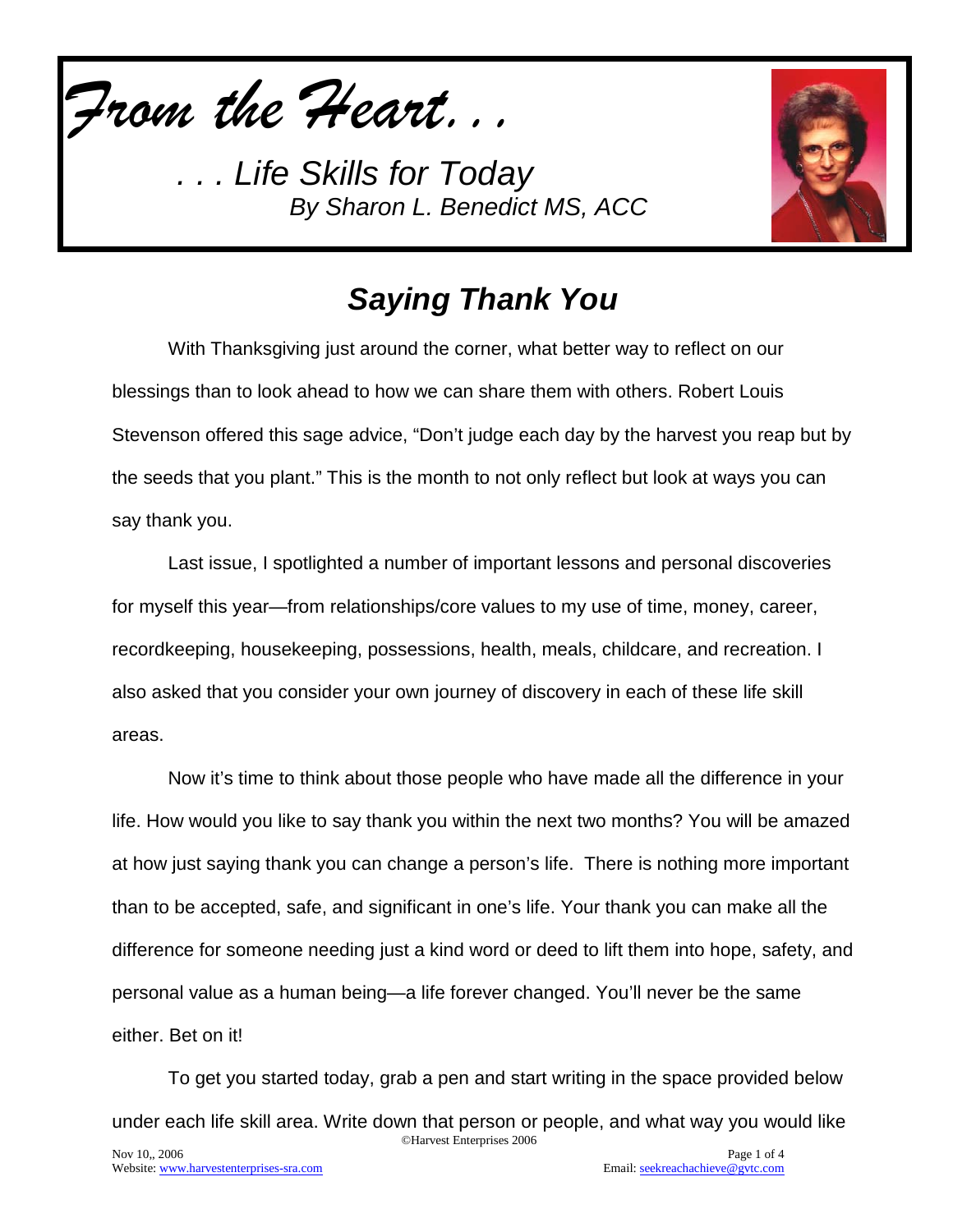to say you are grateful for and appreciate their support and presence in your life. Be creative with your ideas in such a way that your expression of gratitude is truly genuine and uniquely designed for that person. Then cut out this article with your notes and place it in a spot where you can refer to it until each thank you is passed along. Put SMART action dates on your calendar to remind you of your commitment (SMART means Specific, Measurable, Attainable, Realistic, Time-phased).

If you would like to have a separate *Saying Thank You* form emailed to you to print off, just drop me a request. I'll send it your way ASAP. Enjoy the fun of making someone smile and feel good about their lives. Take advantage of this *Thanks Giving* season and see what incredibly surprising and miraculous things begin to happen for you and your family.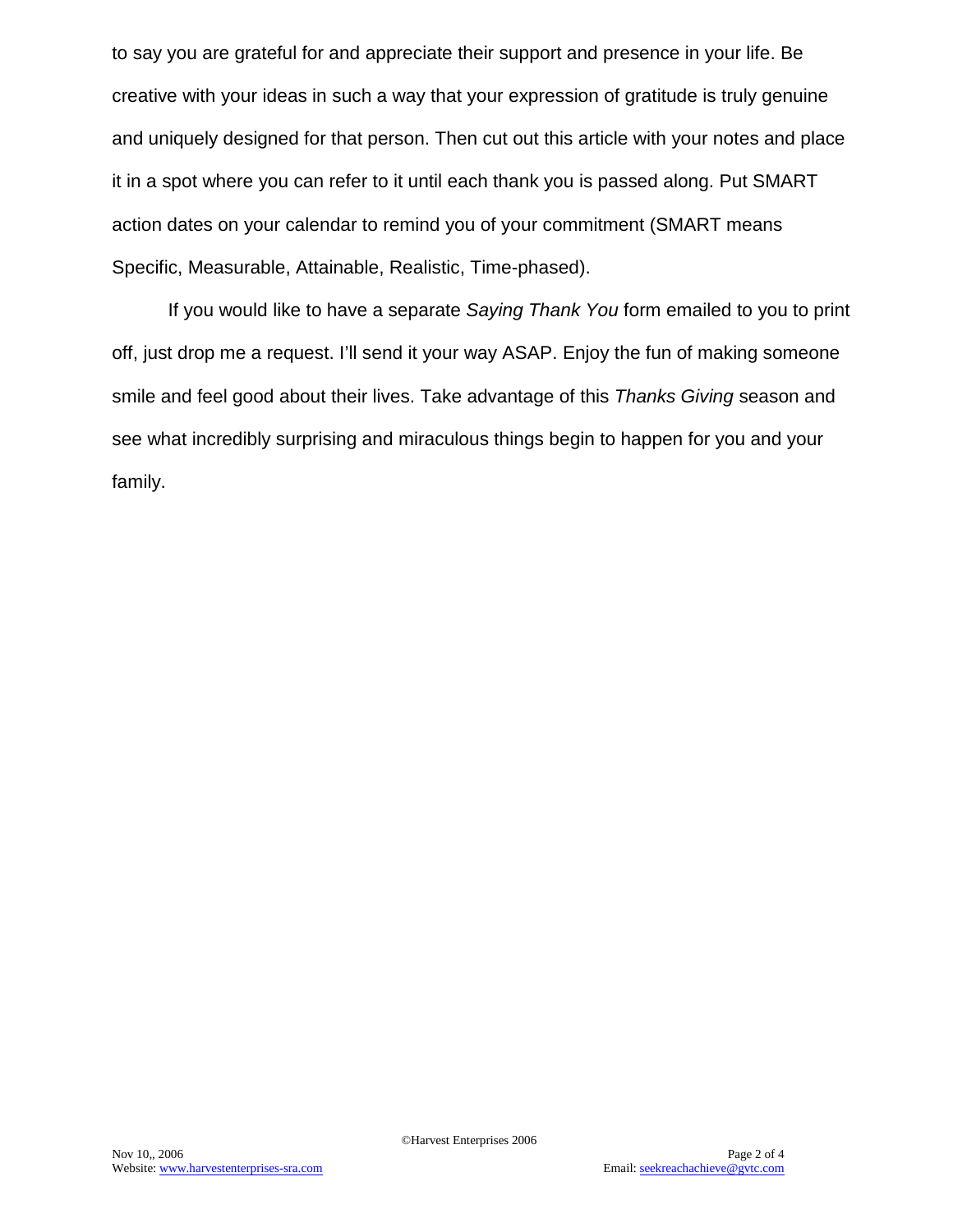| <b>Saying Thank You</b>                                                                                                                                                                                                                                      | <i><b>SMART</b></i> |
|--------------------------------------------------------------------------------------------------------------------------------------------------------------------------------------------------------------------------------------------------------------|---------------------|
| <b>Life Skill Area Commitments</b>                                                                                                                                                                                                                           | <b>Action Date</b>  |
| Relationships/Core Values: (Who has been exceptionally supportive of your core values and<br>relationship? How would you like to say thank you?)                                                                                                             |                     |
| Time Management: (What person has made your days go more smoothly, saving you time and<br>energy? How would you like to say thank you?)                                                                                                                      |                     |
| <b>Career/Money Management:</b> (Who in your professional/personal life has significantly impacted<br>your career opportunities and ability to wisely manage your finances? Feel free to note more than one person.<br>How would you like to say thank you?) |                     |
| Recordkeeping: (Who has helped you maintain thorough and accurate records to preserve your<br>integrity? How would you like to say thank you?)                                                                                                               |                     |
| Housekeeping: (Who has kept your home clean and clutter-free more than anyone? How would you<br>like to say thank you?)                                                                                                                                      |                     |
| <b>Home/Vehicle/Possessions:</b> (What person has kept you clearly focused on simplifying your life<br>and possessions, helping you keep your priorities in balance? How would you like to say thank you?)                                                   |                     |
| <b>Family Healthcare/Wellness:</b> (Who has encouraged you the most to pursue and sustain your<br>health and well-being? How would you like to say thank you?)                                                                                               |                     |
| Meals: (Who makes most of the meals and works at making them not only nutritious but also appetizing<br>and enjoyable? How would you like to say thank you?)                                                                                                 |                     |
| <b>Childcare:</b> (Who contributes the most in taking care of the physical, emotional, intellectual, spiritual needs<br>of your children or those of a family or friend?) How would you like to say thank you?                                               |                     |
| <b>Recreation/Entertainment:</b> (Who has made all the difference in encouraging you to have<br>wholesome fun on a routine basis; and/or help plan and have fun together? How would you like to say thank<br>you?)                                           |                     |
|                                                                                                                                                                                                                                                              |                     |

©Harvest Enterprises 2006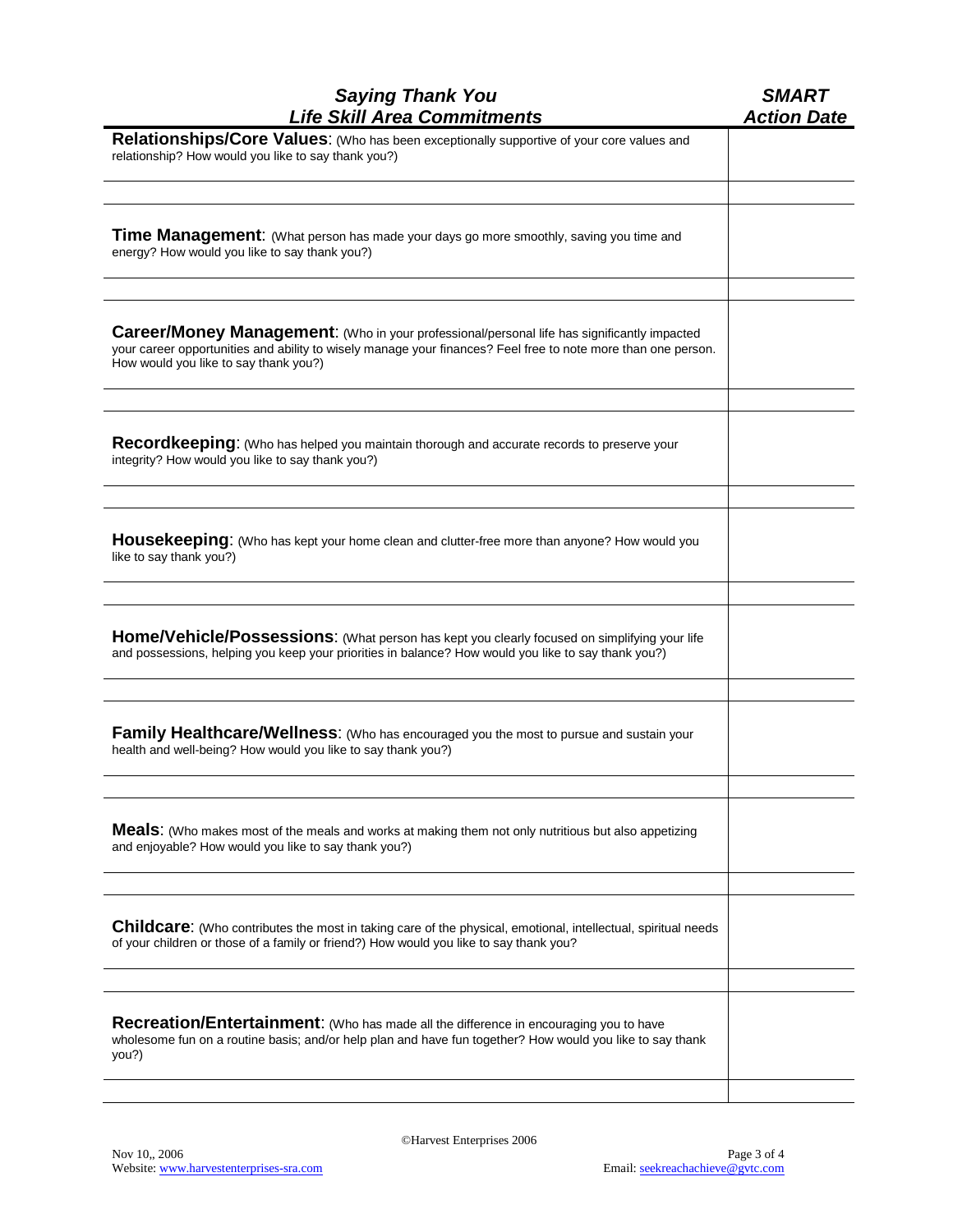*Sharon L. Benedict, MS, ACC, is a certified life wellness coach-consultant, specializing in life skills, wellness, and creative arts development for individuals, businesses and organizations. She welcomes your questions and comments and can be contacted at [seekreachachieve@gvtc.com.](mailto:seekreachachieve@gvtc.com)*

--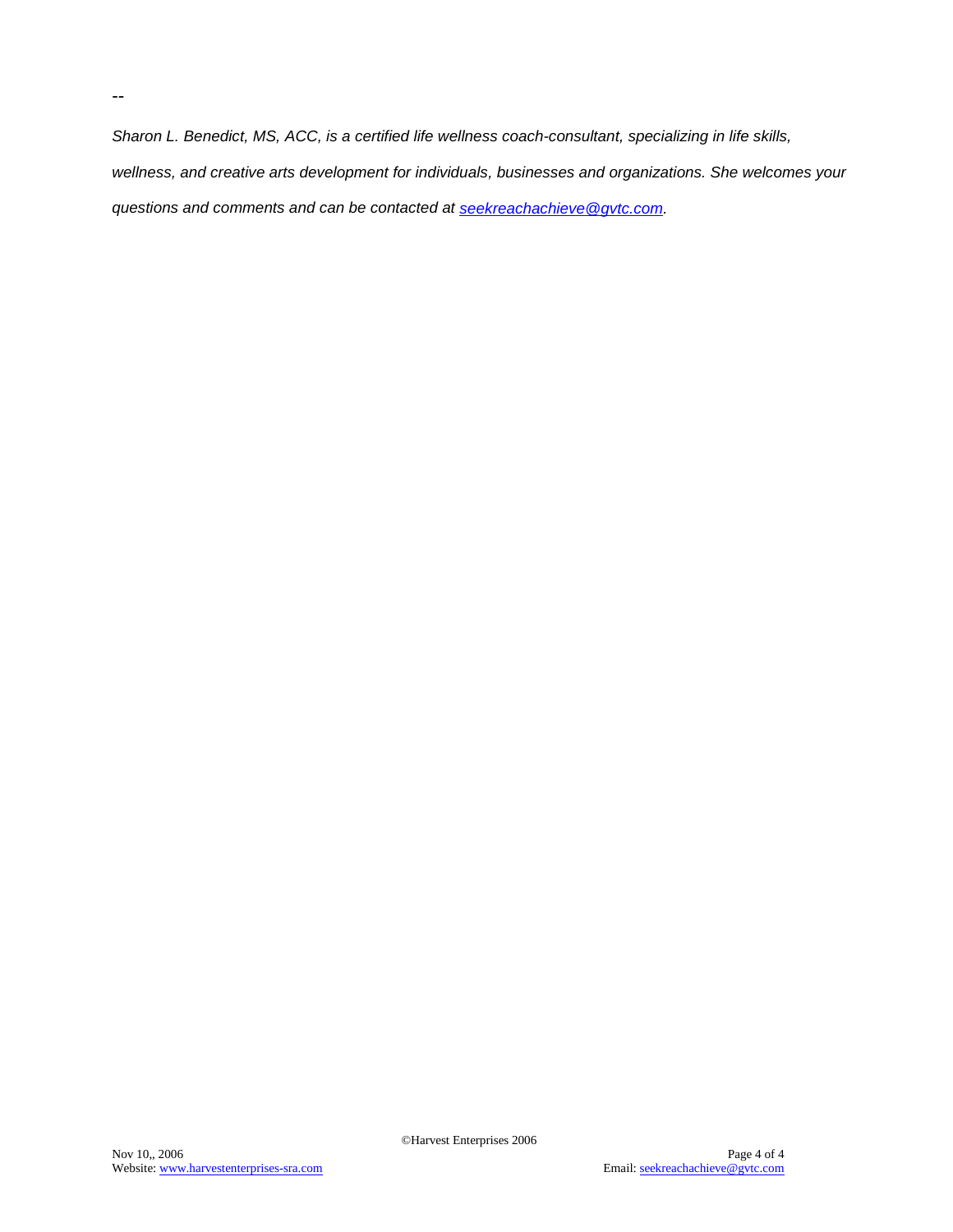

*. . . Life Skills for Today By Sharon L. Benedict MS, ACC*



## *What's Ahead for You and Yours?*

"We are here to be excited from youth to old age, to have an insatiable curiosity about the world…We are also here to help others by practicing a friendly attitude. And every person is born for a purpose. Everyone has a God-given potential, in essence, built into them. And if we are to live life to its fullest, we must realize that potential." These words from Norman Vincent Peale not only encourage us to reflect on how we want to make all the difference in someone else's life, but also look at what's ahead for you and yours.

I now ask you to consider those life skill areas you would like to continue pursuing in the year ahead—from *relationships/core values to the use of your time, money, career, recordkeeping, housekeeping, possessions, health/wellness, meals, childcare, and recreation*. To encourage you to also do this right now, grab a pen and start writing down specific commitments you want to make for this coming year. If you would like a print out of this *What's Ahead*  form, just email me your request; and I'll forward it to you.

Share your ideas with your family or close friend and be open to their input. Then cut out this article along with your notes and place it in a visible spot (e.g. refrigerator, desk, day planner) so you can reflect on what you have set to do this year. Continue to put SMART (Specific, Measurable, Attainable, Realistic,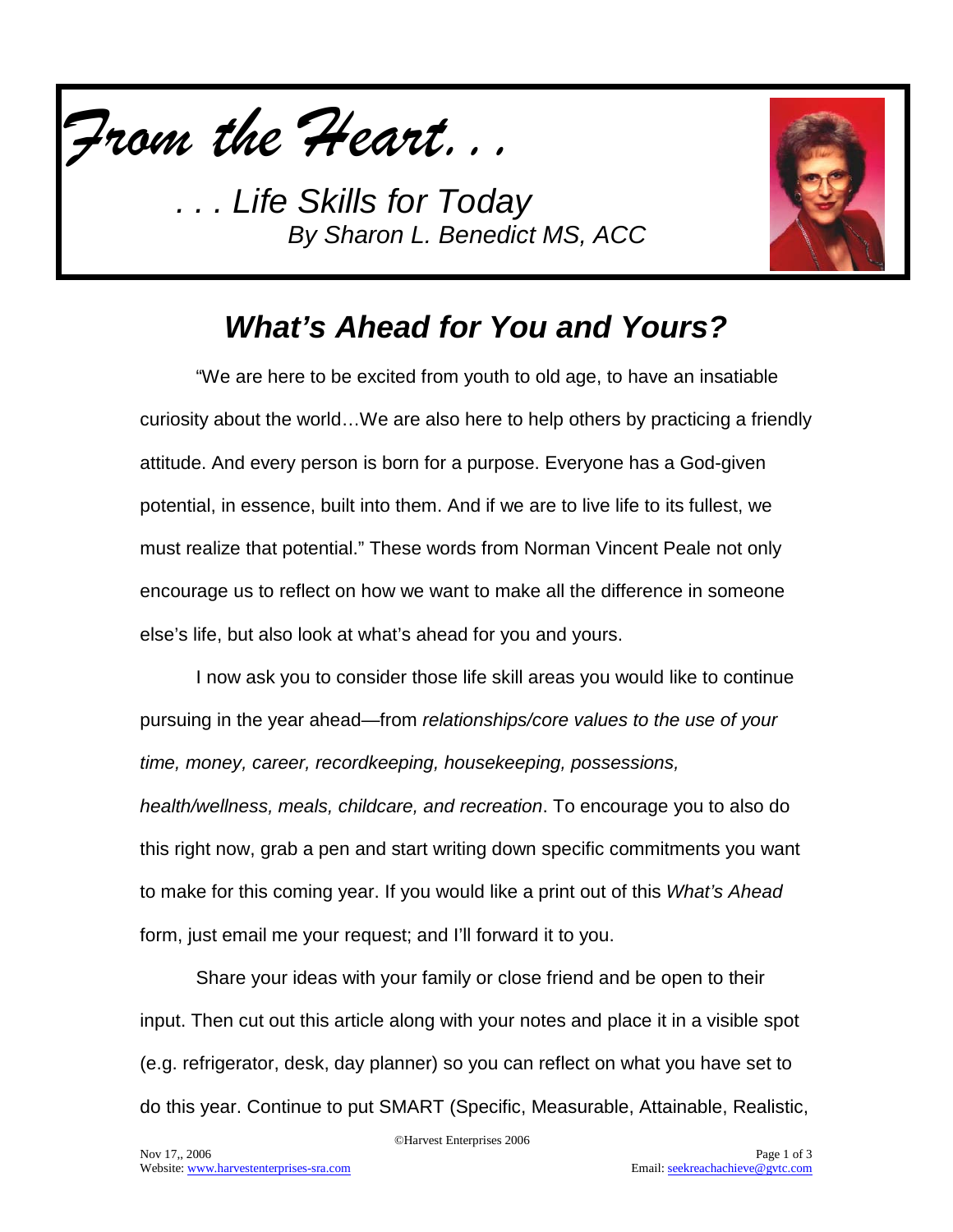Time-phased) action dates on your calendar to remind you of those commitments you have made for your life and those you love.

| <b>What's Ahead</b><br><b>Life Skill Area Commitments</b> | <b>SMART</b><br><b>Action Date</b> |
|-----------------------------------------------------------|------------------------------------|
| <b>Relationships/Core Values:</b>                         |                                    |
|                                                           |                                    |
|                                                           |                                    |
|                                                           |                                    |
| Time Management:                                          |                                    |
|                                                           |                                    |
|                                                           |                                    |
|                                                           |                                    |
| <b>Career/Money Management:</b>                           |                                    |
|                                                           |                                    |
|                                                           |                                    |
|                                                           |                                    |
| Recordkeeping:                                            |                                    |
|                                                           |                                    |
|                                                           |                                    |
|                                                           |                                    |
| Housekeeping:                                             |                                    |
|                                                           |                                    |
|                                                           |                                    |
|                                                           |                                    |
| Home/Vehicle/Possessions:                                 |                                    |
|                                                           |                                    |
|                                                           |                                    |
|                                                           |                                    |
| <b>Family Healthcare/Wellness:</b>                        |                                    |
|                                                           |                                    |
|                                                           |                                    |
|                                                           |                                    |
| Meals:                                                    |                                    |
|                                                           |                                    |
|                                                           |                                    |
|                                                           |                                    |
| Childcare:                                                |                                    |
|                                                           |                                    |
|                                                           |                                    |
|                                                           |                                    |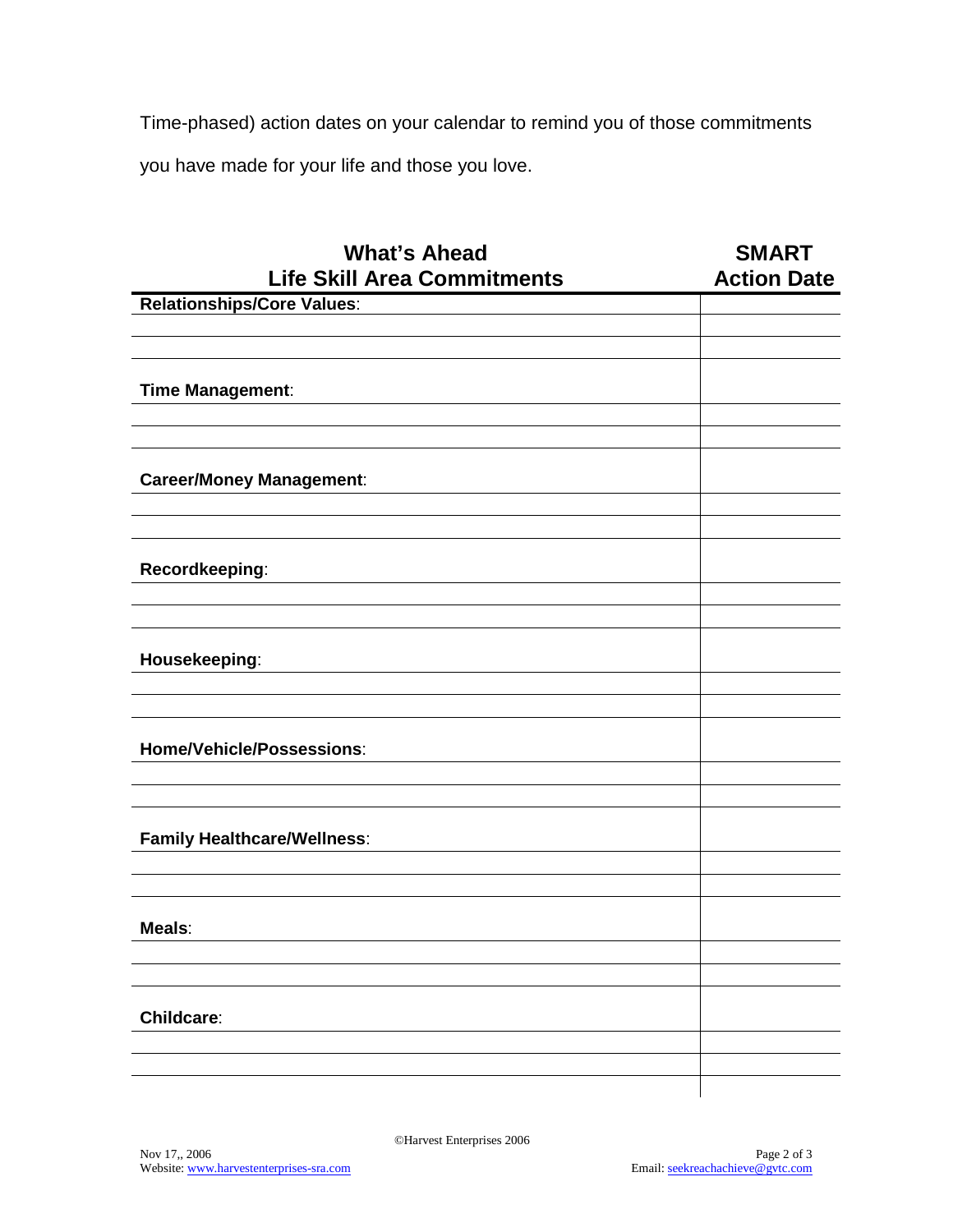--

*Sharon L. Benedict, MS, ACC, is a certified life wellness coach-consultant, specializing in life skills, wellness, and creative arts development for individuals, businesses and organizations. She welcomes your questions and comments and can be contacted at [seekreachachieve@gvtc.com.](mailto:seekreachachieve@gvtc.com)*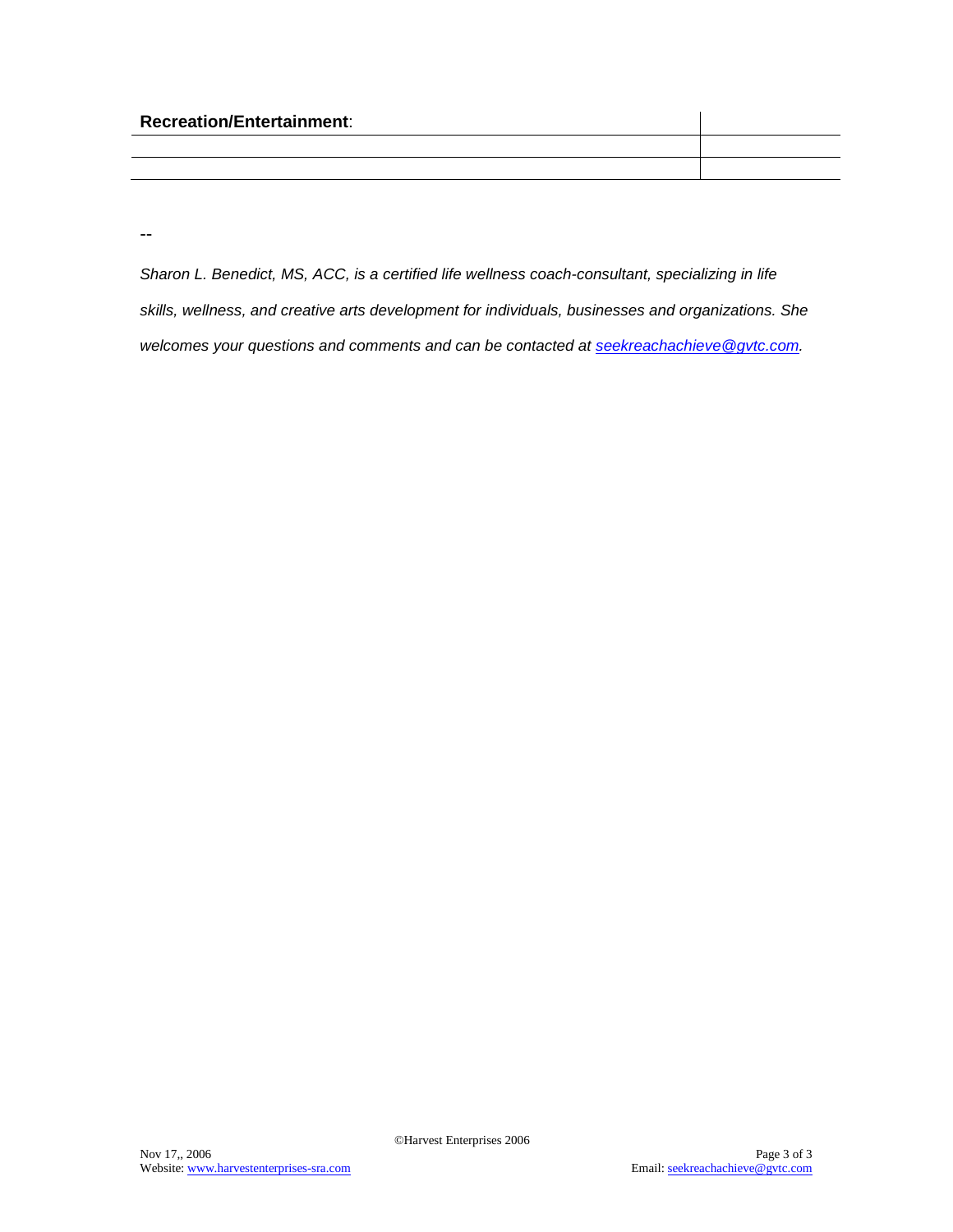

**Life Skills for Today** *By Sharon L. Benedict MS, ACC*



# *Find a Way to Tell Your Story*

Do you know no one will truly know you without you somehow telling your story. What's your story? Whether you are ten years old or eighty, we all have a story within us. Even if you have barely opened the cover or are nearing the conclusion, your life is already filled with experiences others want and need to hear. Step out this coming month and create a masterpiece from your heart. What a Christmas present that would make! You will never know how your story will touch another heart, teach wisdom to the young and old, and forever change a life.

So, with this month's final topic on *Reflection,* I encourage you to find a way to tell your story to those you love and the world that needs your voice. What is most important to you? How would you like to pass it along? Whatever your talents, gifts, and inclinations, your story will tell your journey of laughter, maybe tears, adventure, forgiveness, gratitude. It's your story. Choose whatever your heart and passion points to.

There are multitudes of ways to pass it along. You may feel more comfortable writing it down. Some personalities are born actors and find ways to put it on film or video, or even through the eyes of a hand puppet. Others may be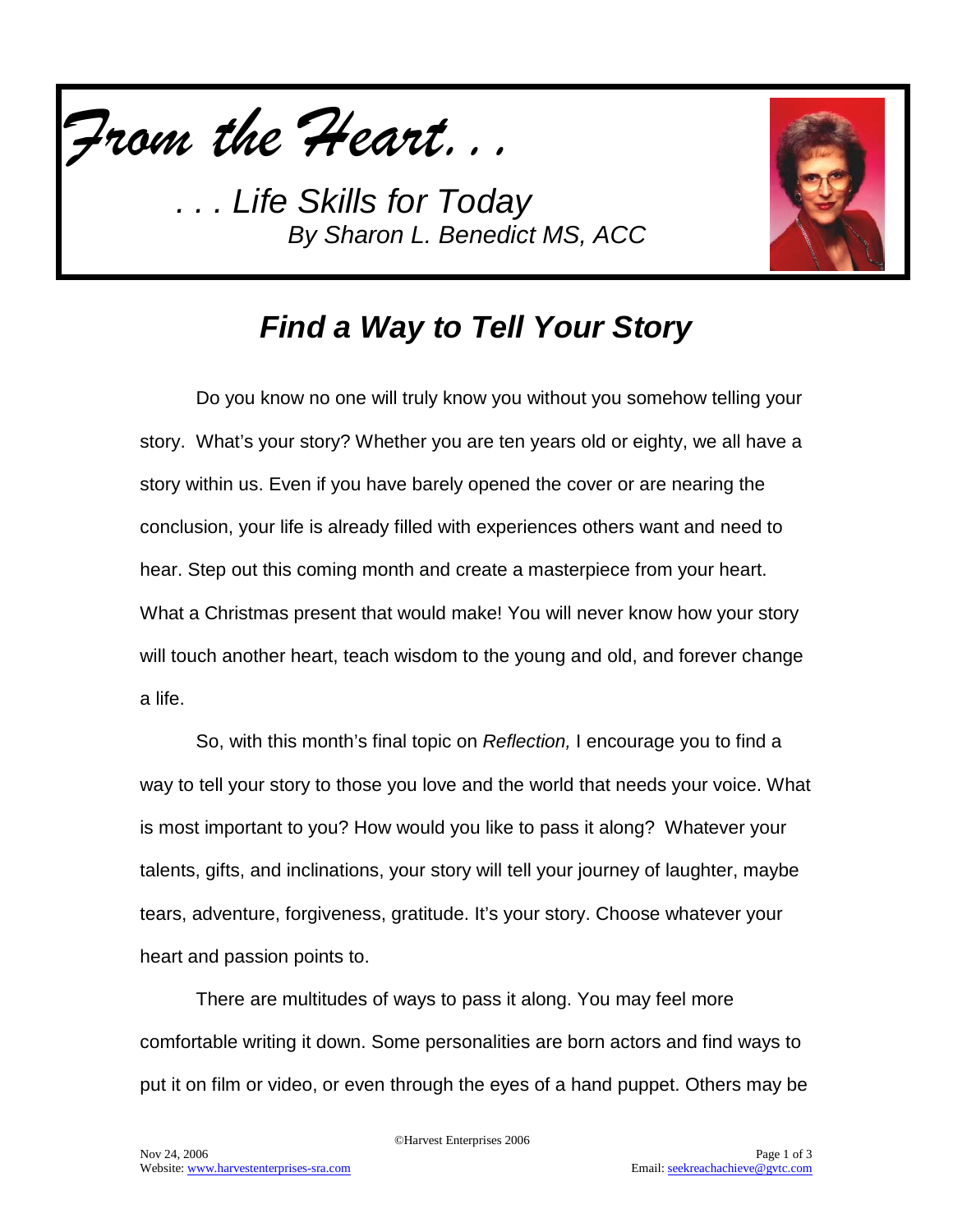a little shy but can make an audio tape or CD. Others are gifted at drawing and can create an illustrative story. Those who are computer/internet savvy, have multiple creative ways to post it online…creating your own webpage for your story.

Remember, your life is an ongoing journey; so you will always have a story to tell. Consider this your first step into sharing your life with others. While you think about telling your first story, here are some questions to review with all the stories you may want to tell throughout your life:

- 1. What is most important to you?
- 2. Who would you like to give your story to?
- 3. How do you want to pass it along?
- 4. What will be your target finish date for your first story to pass along?
- 5. Where will you get some help creating your story?

Are you ready? If you are still a little shy, talk over your thoughts and ideas with a close friend or family member who you know will give you support in the way you need it. Feel free to contact me if you would like to brainstorm your ideas together.

In the meantime, check out these resources below to help you get started. There are even some for the ambitious aspiring writer who may want to publish. Next month's topic will cover *Celebration.* So, get ready to celebrate this special season of the year, one filled with joy, laughter, simple pleasures, and sharing your story with those you love.

#### Resources: